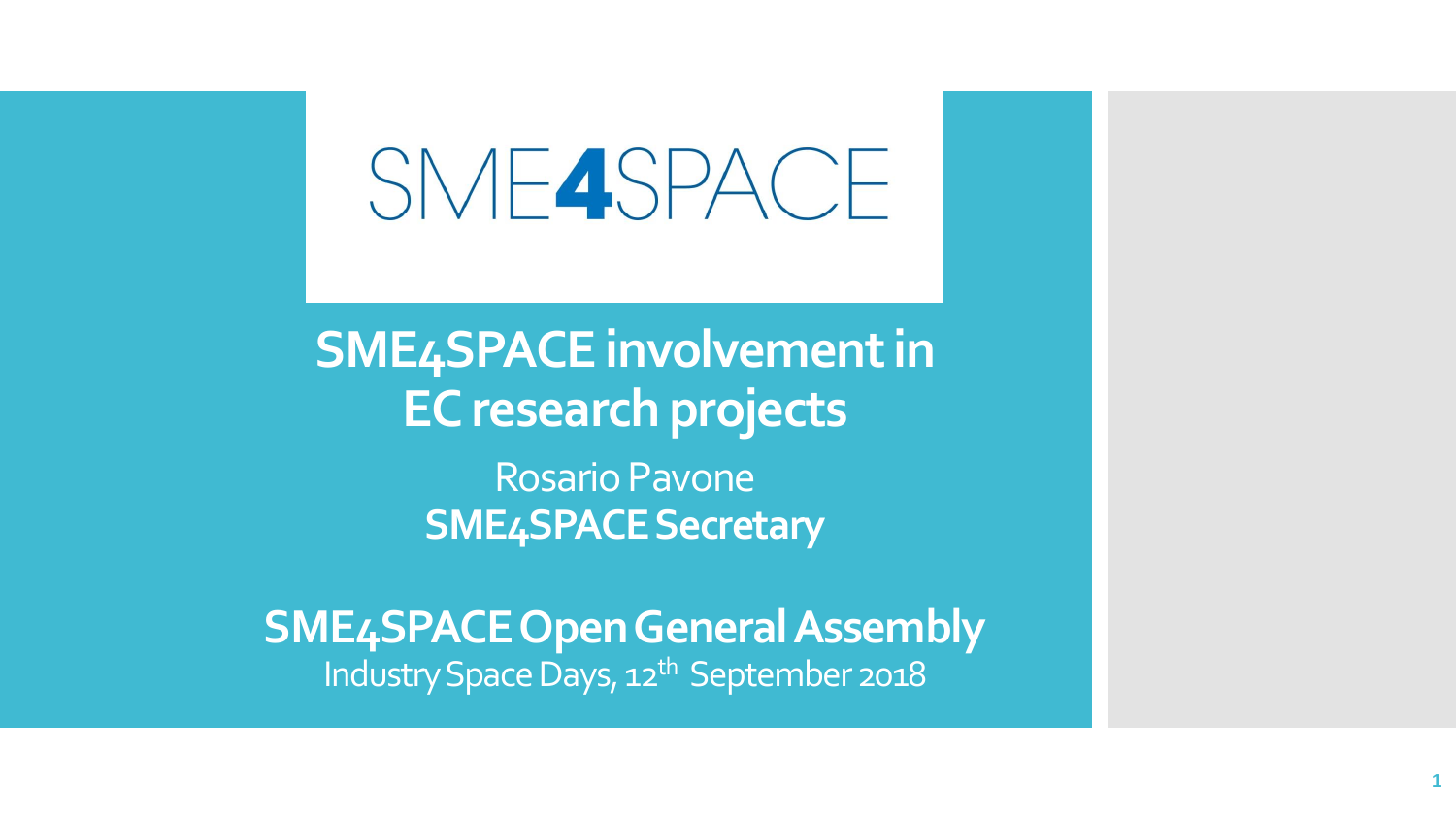### SME4SPACE **MISSION**

- Defining and defending common Space SMEs positions;
- Representing the European Space SMEs towards public authorities i.e. the European Space Agency, the European Union and its related agencies;
- Organizing seminars and information sessions;
- Organizing a network of SMEs to foster cooperation;
- Promoting the networking and cooperation of SMEs with research centres and institutions;
- Carrying out research projects, participating in national, European and international projects in space and related activities.

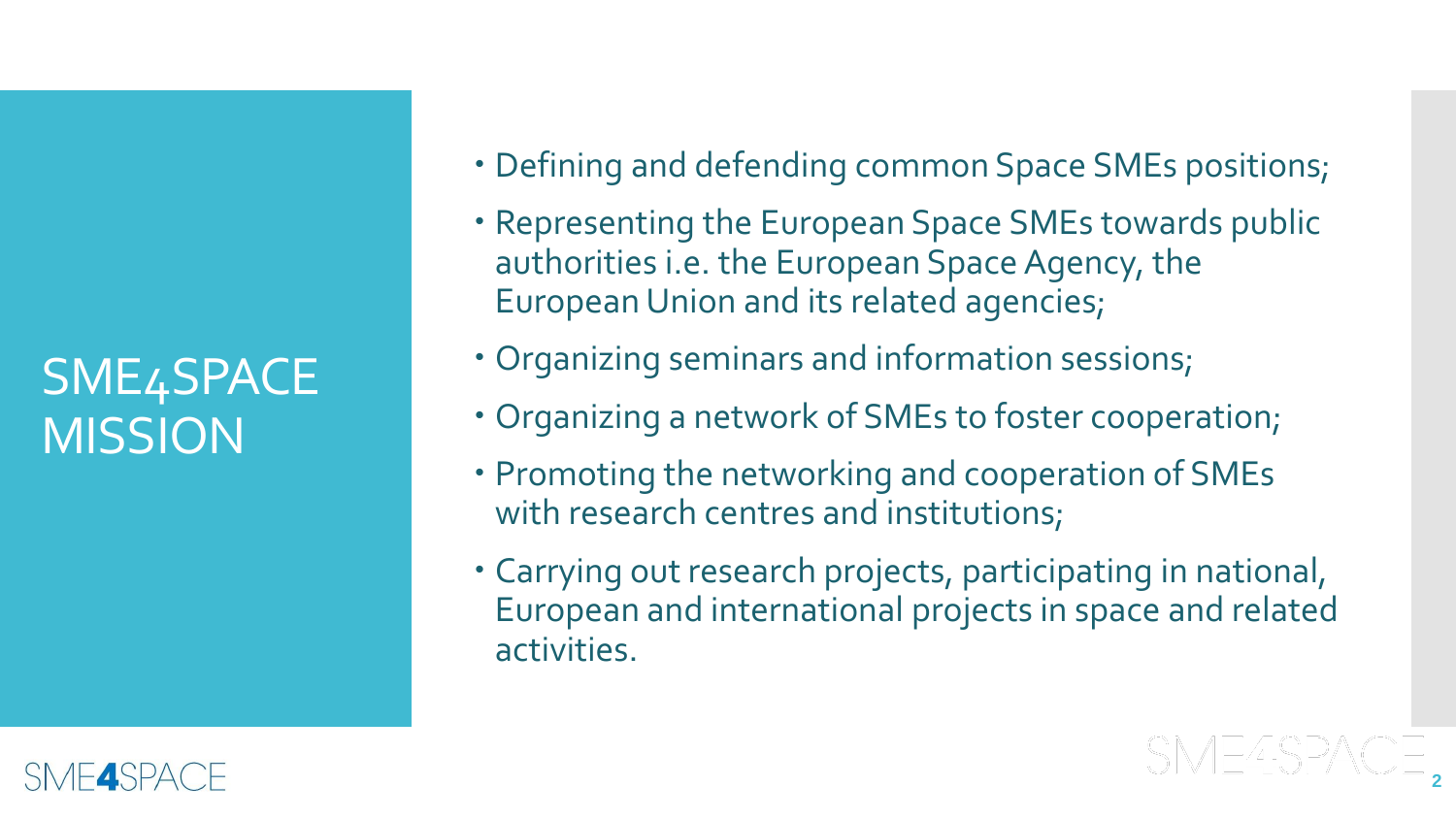### SME4SPACE **MISSION**

- Defining and defending common Space SMEs positions;
- Representing the European Space SMEs towards public authorities i.e. the European Space Agency, the European Union and its related agencies;
- Organizing seminars and information sessions;
- Organizing a network of SMEs to foster cooperation;
- Promoting the networking and cooperation of SMEs with research centres and institutions;
- **Carrying out research projects, participating in national, European and international projects in space and related activities.**

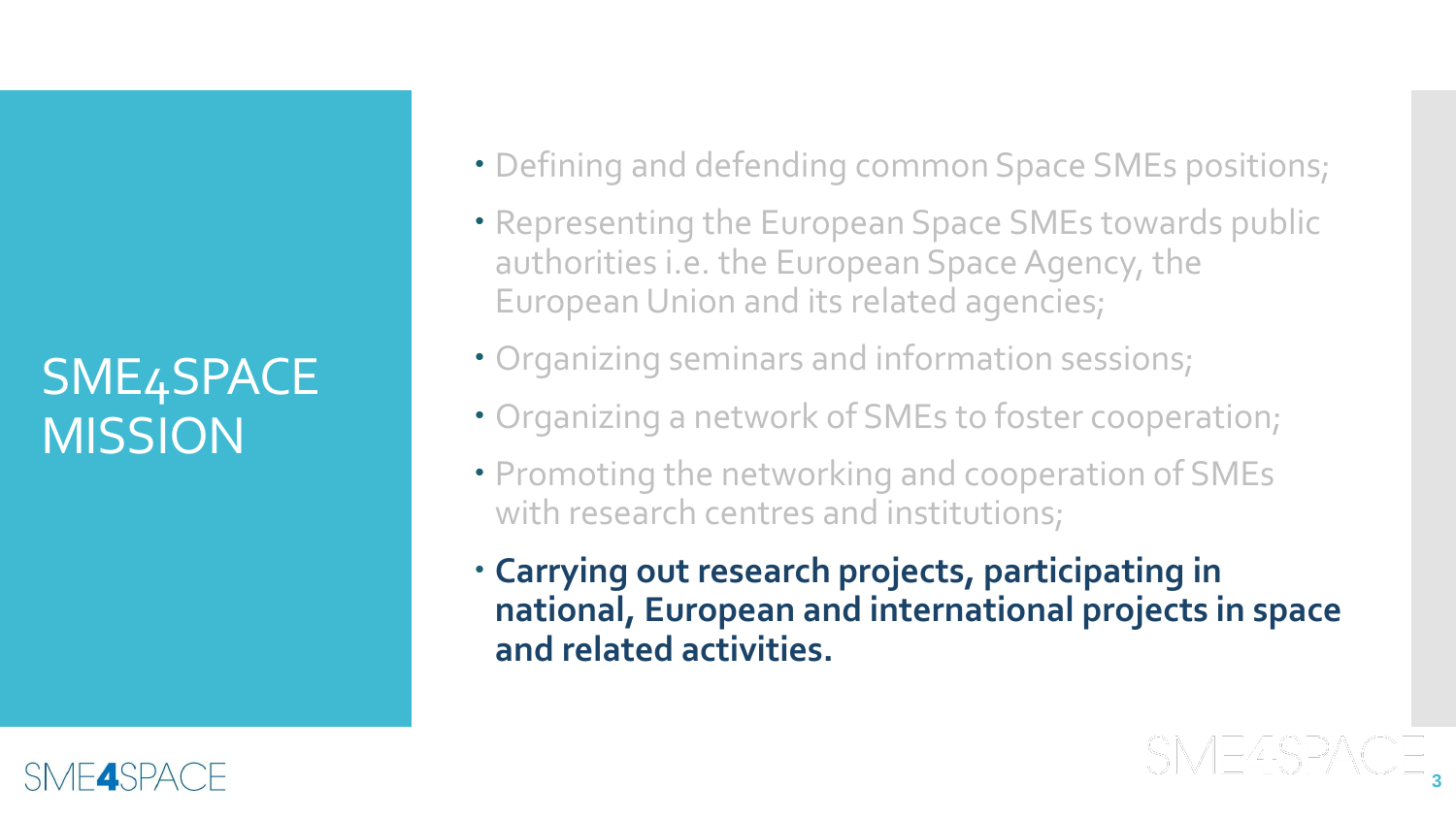SME4SPACE AS PARTNER FOR **DISSEMINATION** AND **COMMUNICATION** 

- SME4SPACE is a not-for-profit organisation registered under the Belgian law
- Legal entity
- Already registered and validated in the EC Participant Portal
- Successuful track in previous and on going research project (FP7/H2020)
- SME4SPACE, due to its broad coverage of European countries and for the relationships with both Space Industry and Research Centres could be an ideal partner for dissemination and communication activities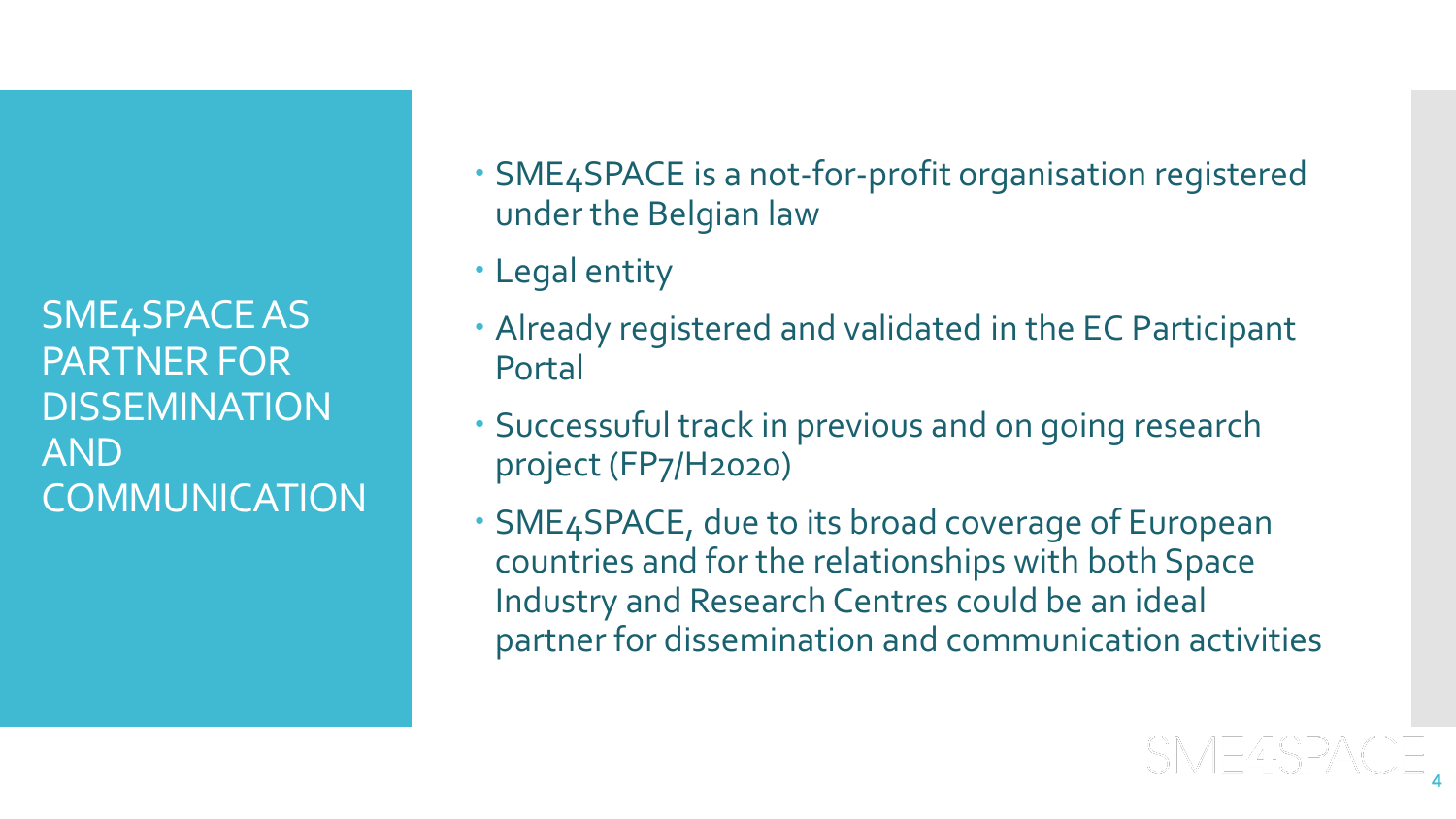SME4SPACE FOOTPRINT IN EUROPE 2018

**\***Collaboration with AKRK (DE) The Space SME working group within DLR



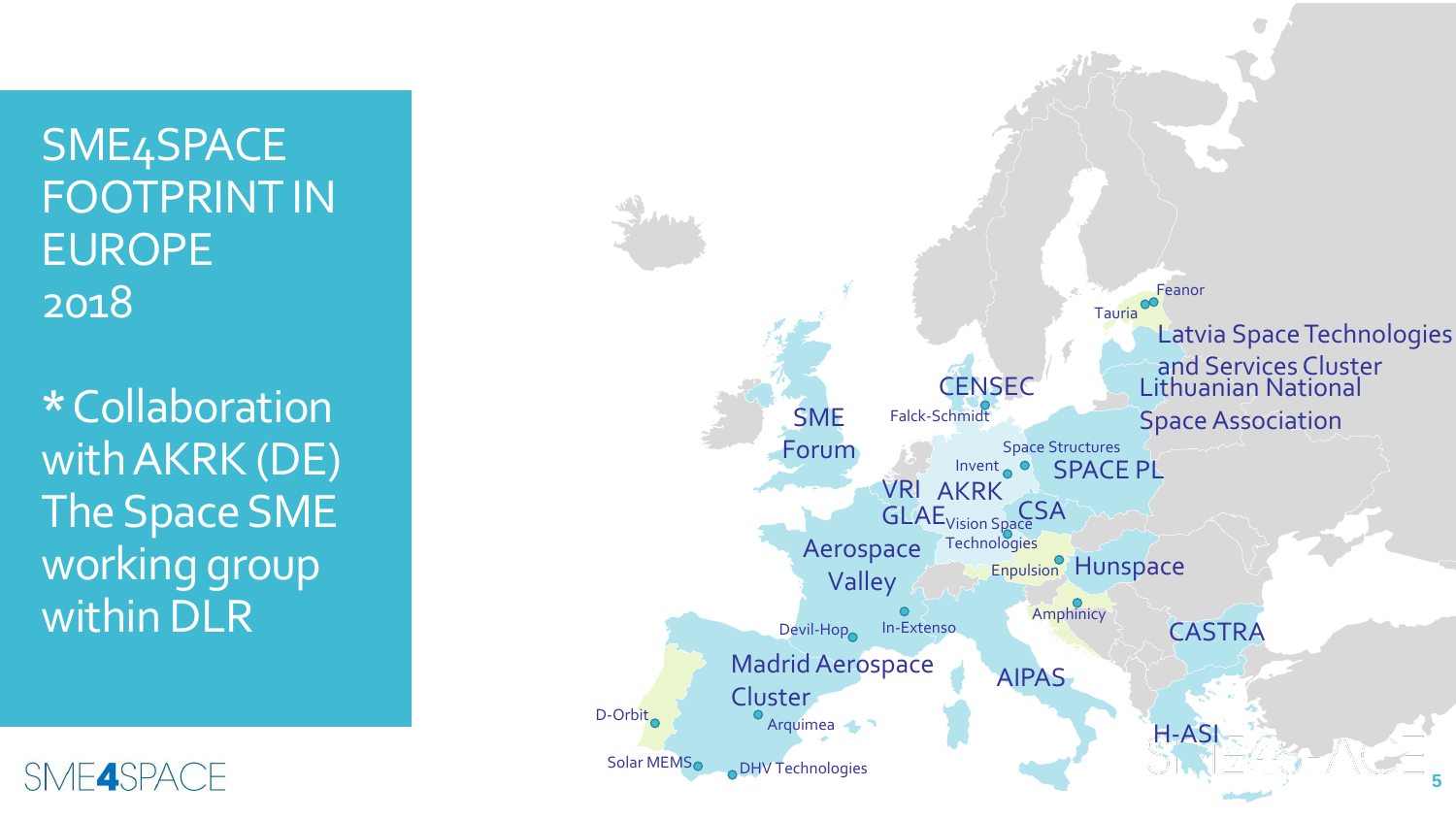

**H2020 project EPIC** (Electric Propulsion Innovation and Competitiveness) GA n. 640199

#### H2020 RESEARCH PROJECTS

ONGOING



**H2020 project CHEOPS** (Consortium for Hall Effect Orbital Propulsion System) GA n. 730135



**H2020 project SPACE-UP** (Assisting European SPACE Start-ups in scaling UP) GA n. 776356

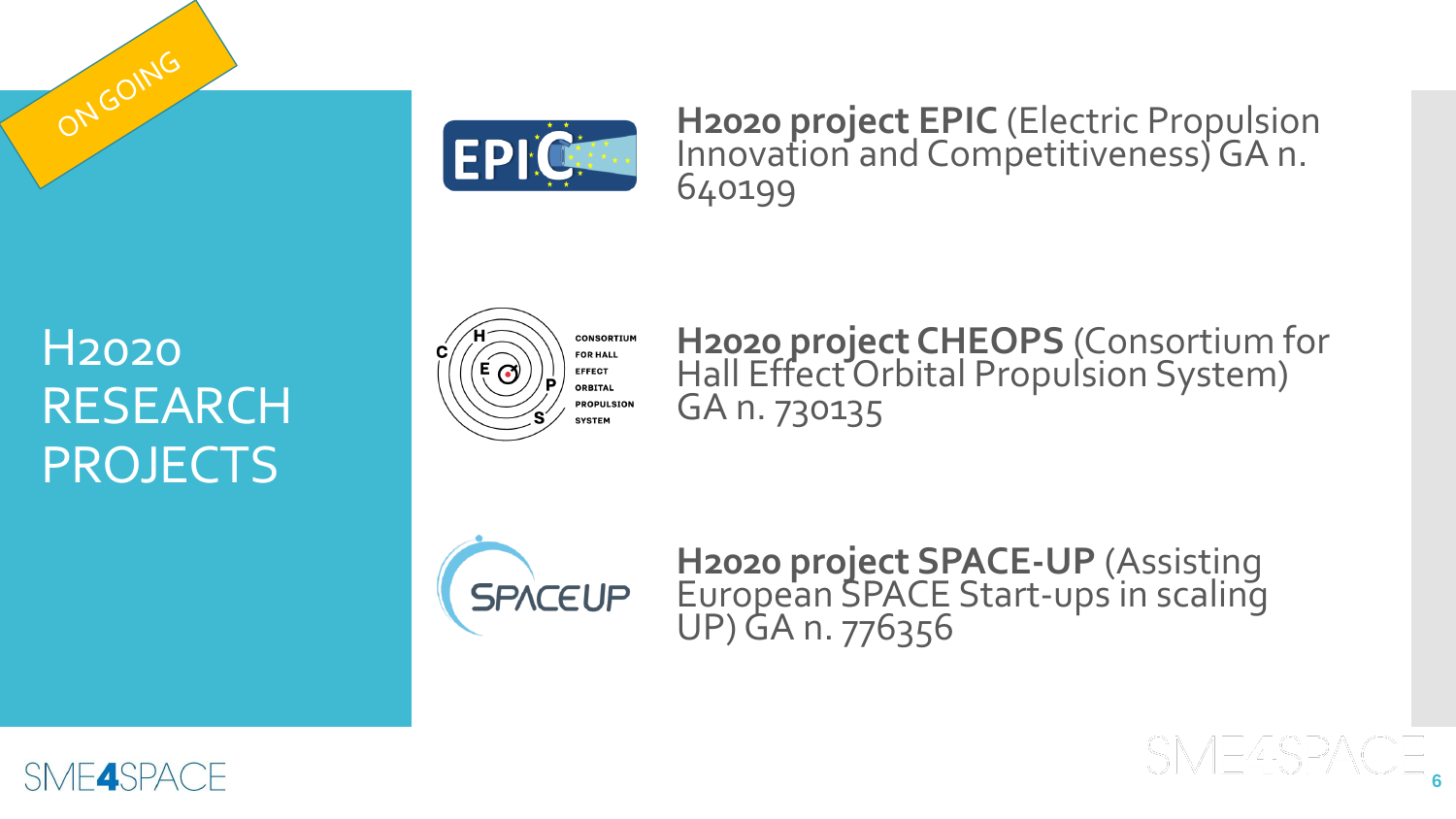

**H2020 project EPIC** (Electric Propulsion Innovation and Competitiveness) GA n. 640199

Within EPIC project SME4SPACE is participating in the following WPs:

**7**

- WP2 Technology Mapping and Application Requirements
- WP5 Dissemination and Communication activities

Cesa **William CCNes Street VCDT** 



ONGOING

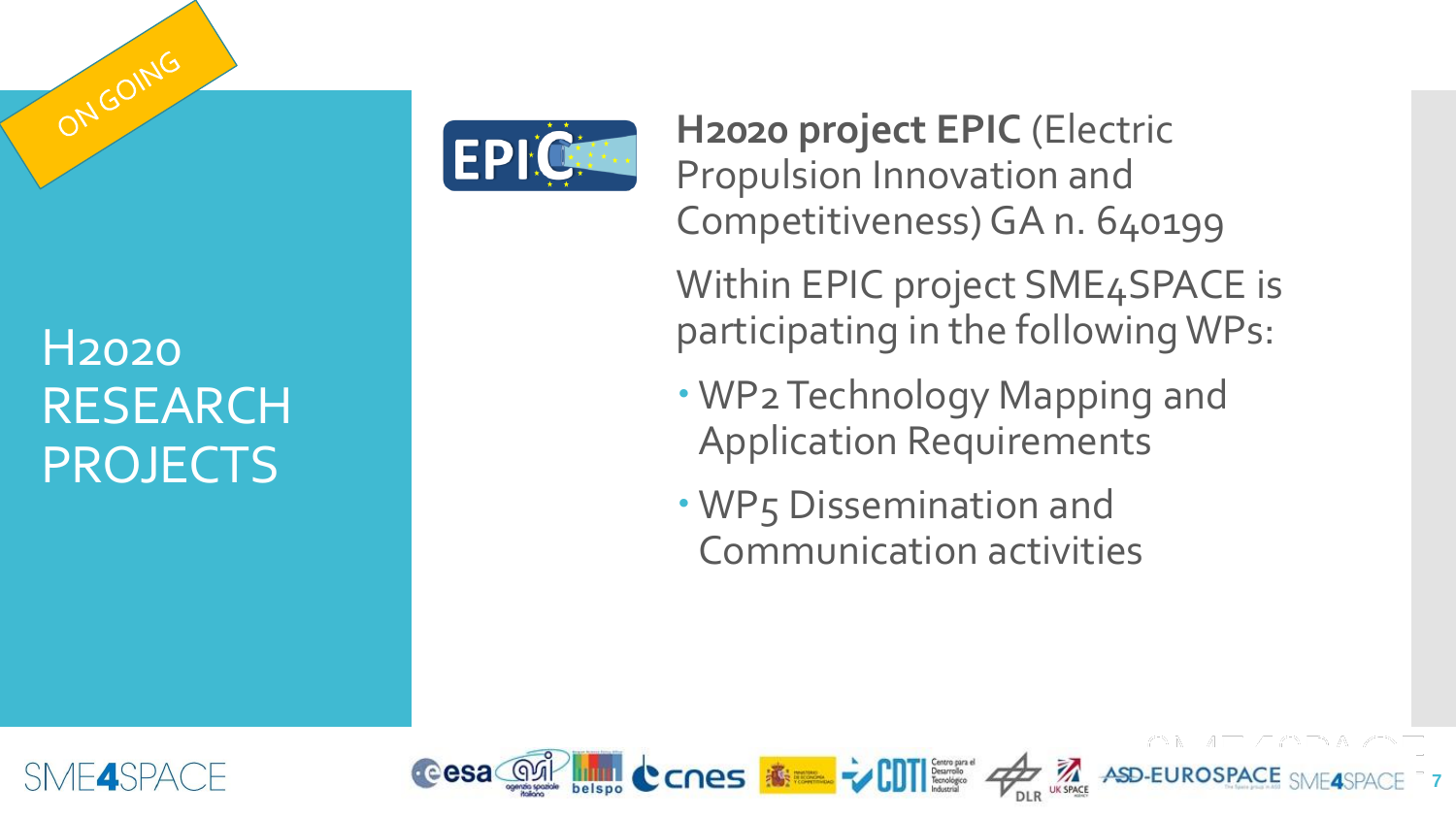

**8**

**ASD-EUROSPACE SME4SPACE** 

## H2020 RESEARCH PROJECTS

ONGOING

WP<sub>2</sub> **Technology Mapping** & Application **Requirements** 

T2.1 Survey of available EP technologies and TRL

**T2.2** Collection of **Requirements from** commercial and institutional actors, European Primes and **Agencies** 

T2.3 Studies and Gap Analysis of requirements vs. **Application Domains** 

 $-$  T2.3.1 Satcom

**Cesa** on

- T2.3.2 LEO, MEO
- T2.3.3 Interplanetary
- T2.3.4 Space Transportation

 WP2 Technology Mapping and Application Requirements WP leader: CNES

- The first version of the Mapping was released in February 2015
- **.** Integrating the input of EP Harmonisation process

CCNes **KE VIIIE 4** 

• An update of WP2 Mapping could be done in next months in order to include landscape changes, new developments, etc.

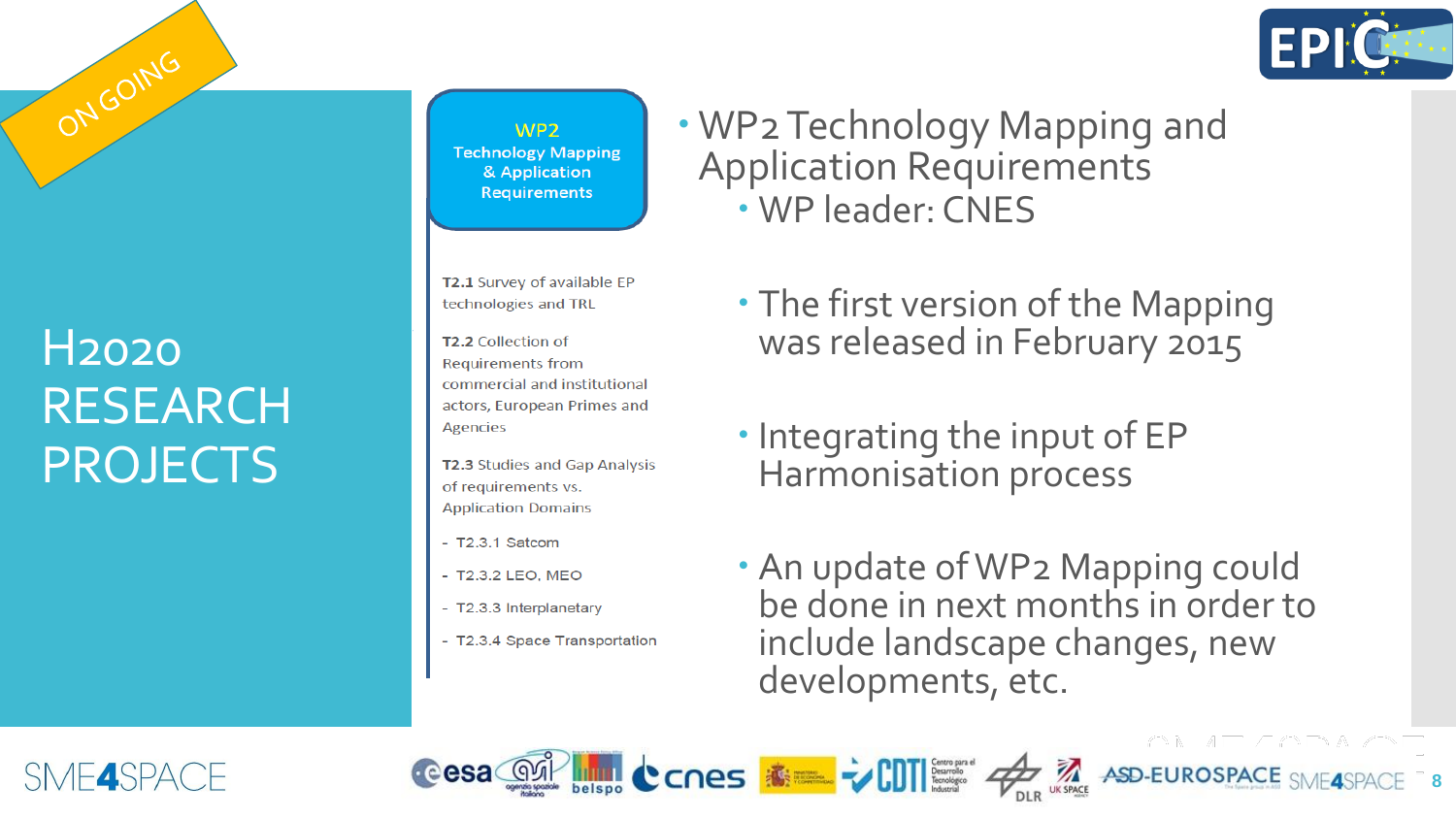

#### **How can SMEs be involved?**

H2020 RESEARCH PROJECTS

ONGOING

**SMEs can participate and provide input to SME4SPACE when the Mapping for EPIC project will be updated**



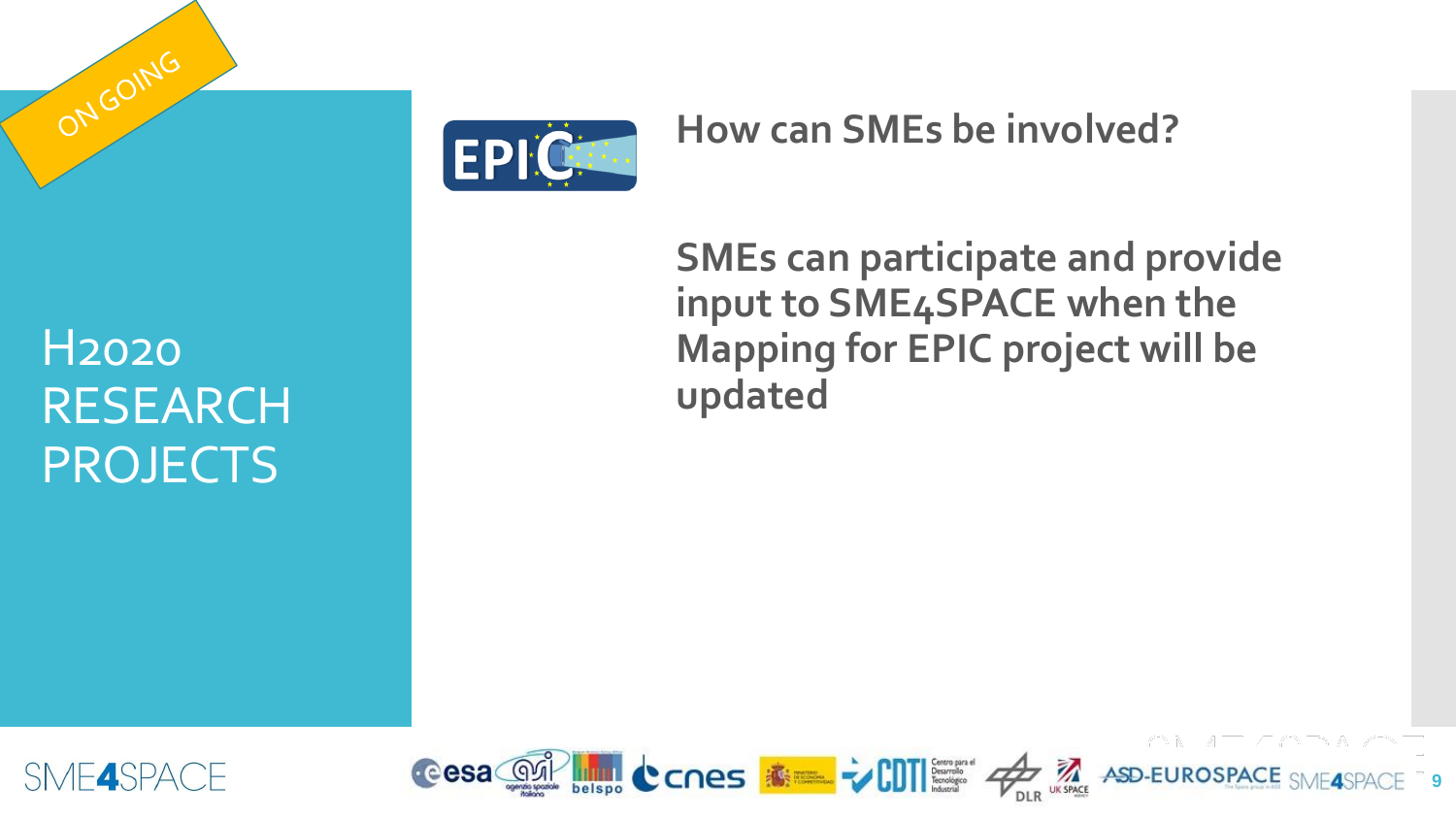#### H2020 RESEARCH PROJECTS

ONGOING



**H2020 project CHEOPS** (Consortium for Hall Effect Orbital Propulsion System) GA n. 730135

- CHEOPS project is an Operational Grant under the EP Call for incremental technologies
- The CHEOPS Consortium is led by Safran Aircraft Engines and is comprised of representatives of the biggest European Prime satellite makers (Airbus Defence and Space, OHB System, Thales Alenia Space), the full EPS supply chain (Advanced Space Technologies, Bradford Engineering, DLR, SITAEL) and supported by academia and research centres (CNRS, Chalmers Technology University, SME4SPACE, Universidad Carlos III de Madrid).

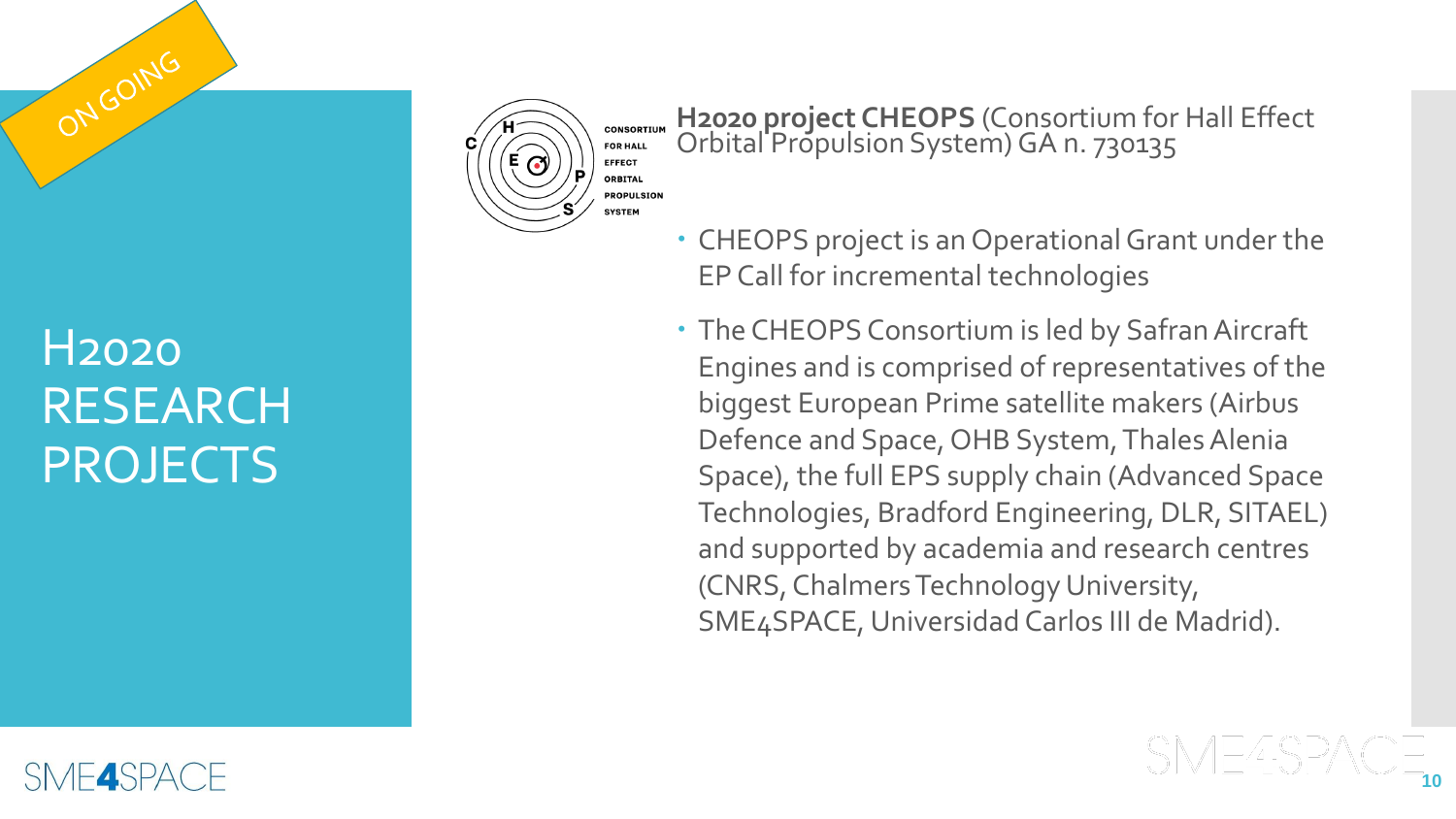

**H2020 project CHEOPS** (Consortium for **CONSORTIUM FOR HALL** Hall Effect Orbital Propulsion System) **EFFECT** ORBITAL GA n. 730135 **PROPULSION SYSTEM** 

#### H2020 RESEARCH PROJECTS

ONGOING

- SME4SPACE is the dissemination and<br>communication partner
	- Developing and managing the project website
	- Dealing with the communication and dissemination of the results at project level through website and social media
	- · Preparing and purchasing all the branded material (brochures, USB keys, roll -ups, etc.)

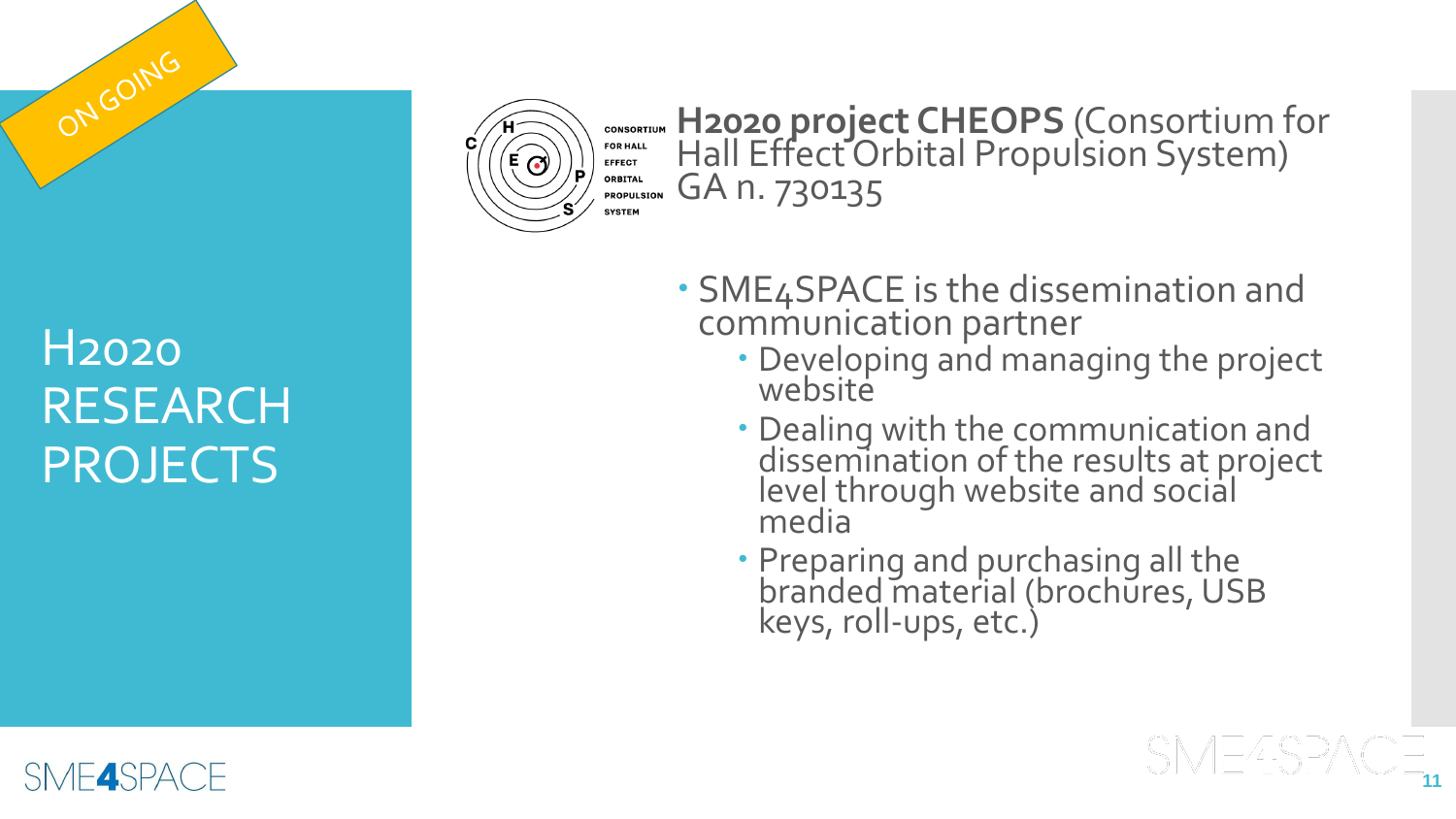

ONGOING



#### **H2020 project SPACE-UP** (Assisting European SPACE Start-ups in scaling UP) GA n. 776356

- Just started in June 2018
- SpaceUp project aims at helping European start-ups to scaling up with a series of dedicated services and coaching and also thanks to two intensive days (Space Academies).
- 60 selected start-ups will be sustained to participate at the Space Academies

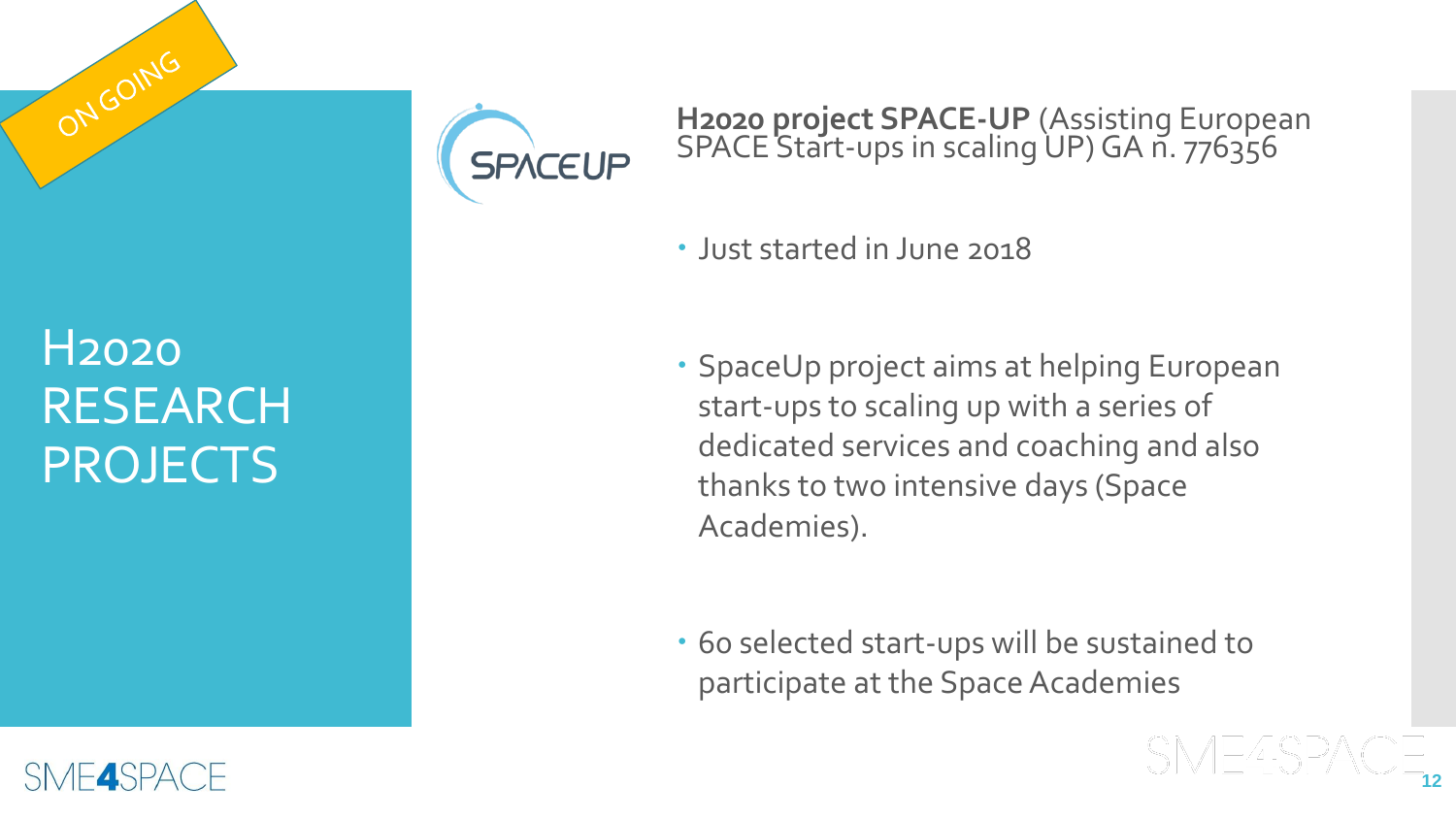

**H2020 project SPACE-UP** (Assisting European SPACE Start-ups in scaling UP) GA n. 776356

#### H2020 RESEARCH **PROJECTS**

ONGOING

- SME4SPACE is leader of WP6 Exploitation and reproducibility of the action
	- Finding and establishing synergies with other existing programmes and initiatives

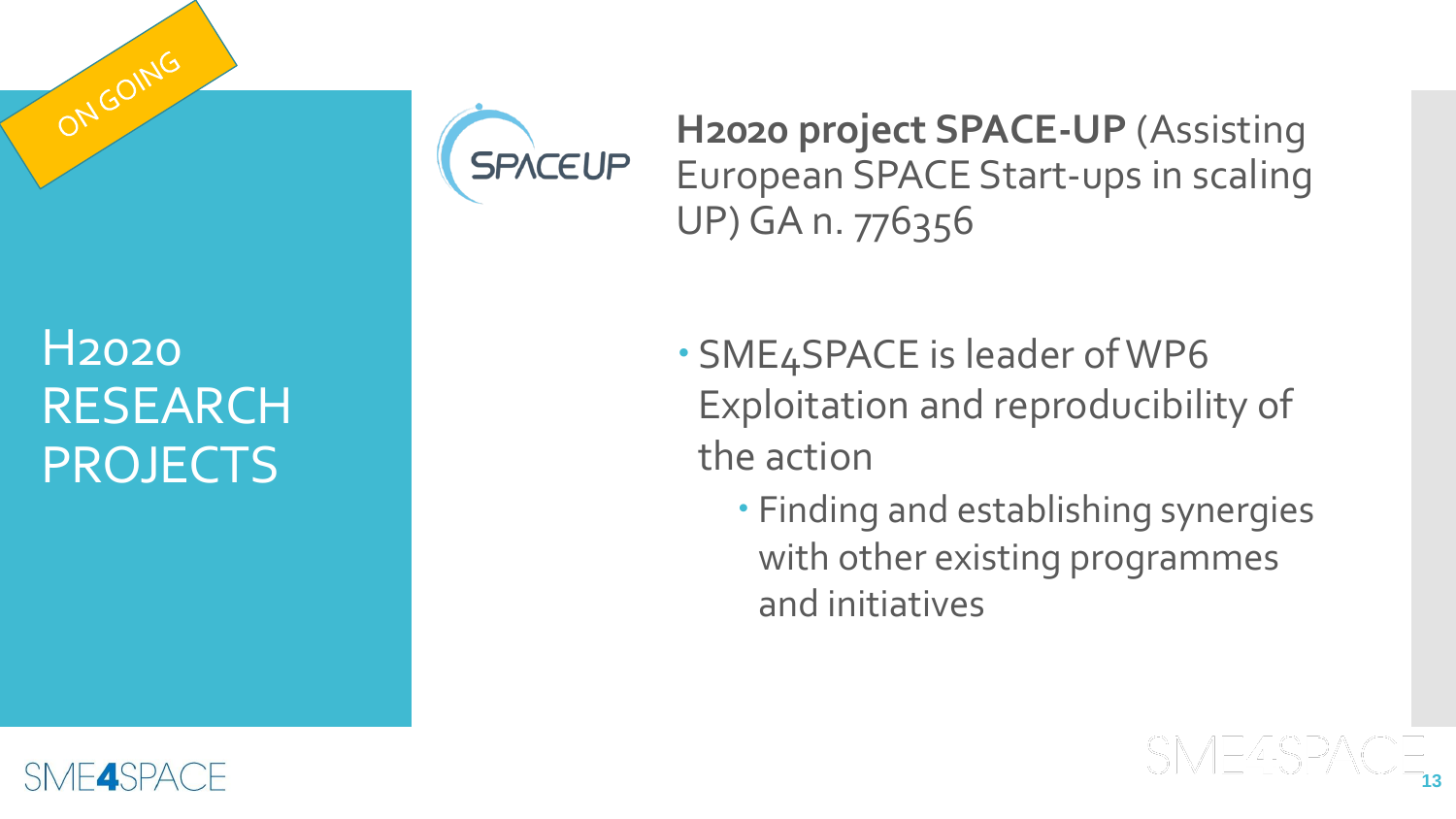FP7 project **ITACA** (**I**nnovation **T**echnologies and **A**pplications for **C**oastal **A**rchaeological sites)

SME4SPACE was responsible for the following activities:

- Purchasing and providing the needed optical and SAR images
- dissemination and communication activities
	- Website update and management
	- Newsletters, social media, dissemination material production (brochures, roll-ups, branded material, t-shirts for field campaigns)





COMPLETED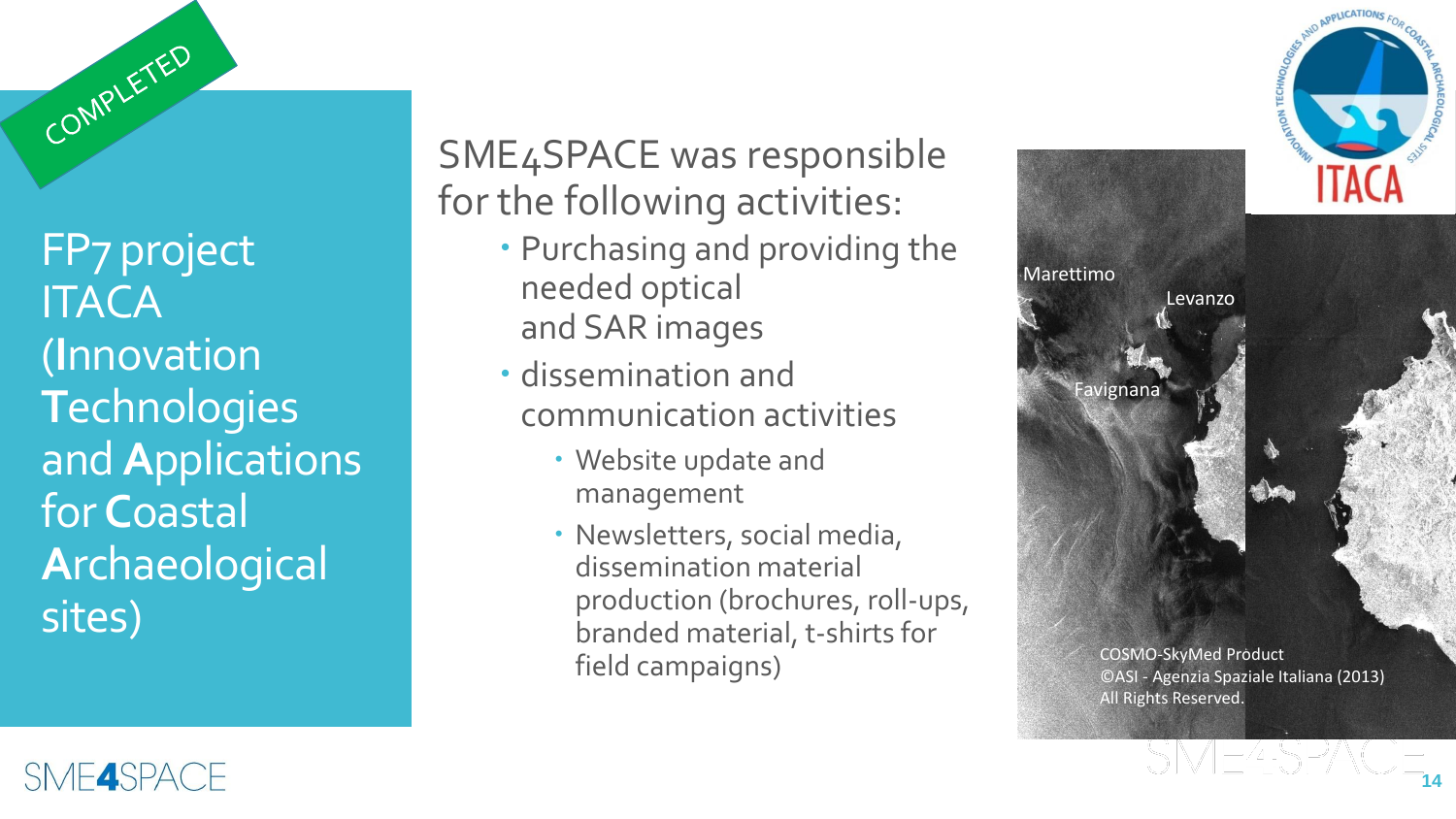#### COME TO MEET US AT BOOTH L23



We are exhibiting at **booth L23**.

Come to visit us in order to futher discuss:

- how SME4SPACE can help you;
- what we can do further to create a SME friendly environment in Europe.